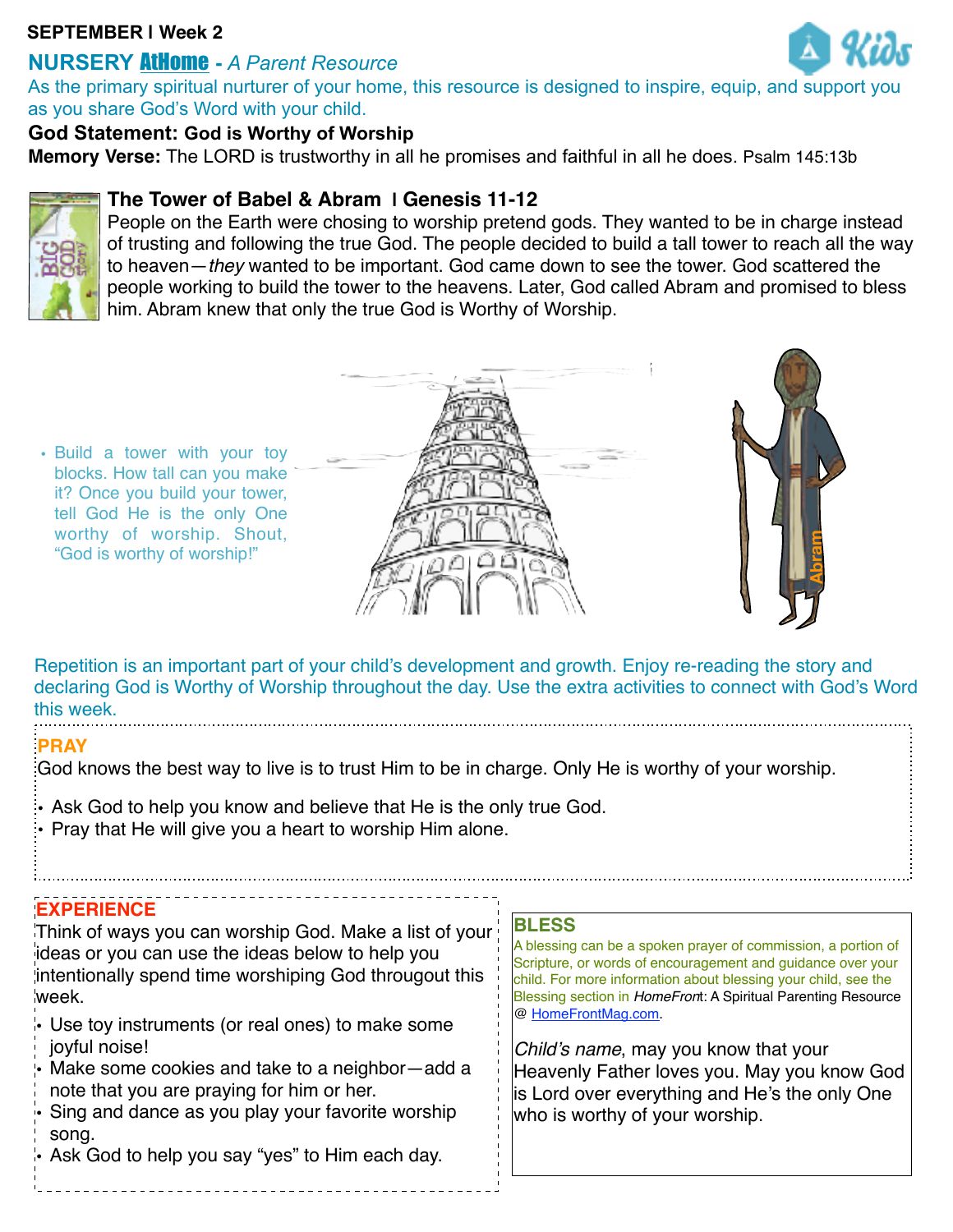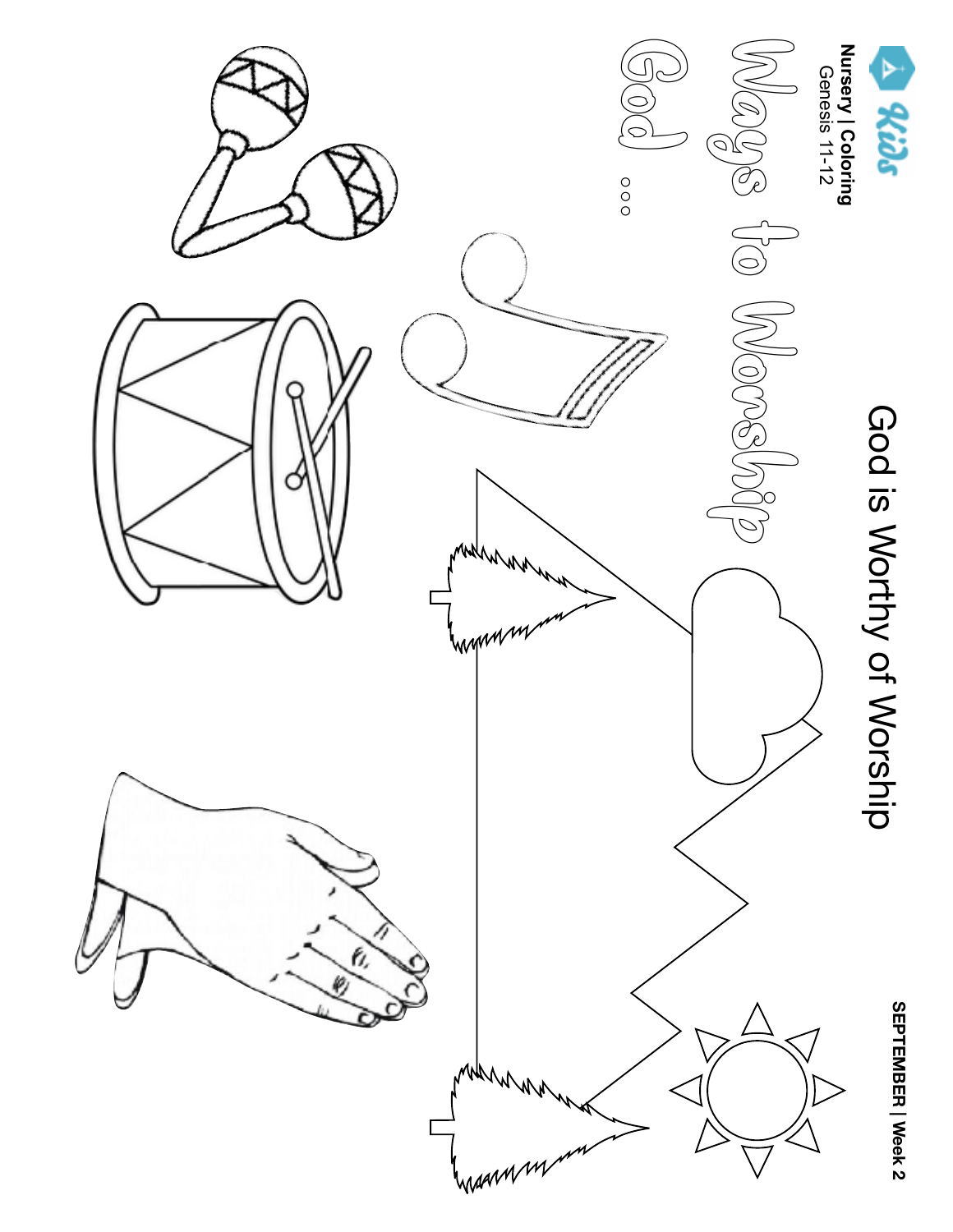

**God Statement ::** God is Worthy of Worship

**Memory Verse ::** *The LORD is trustworthy in all he promises and faithful in all he does.* 

 *Psalm 145:13b*

### *SEPTEMBER | Week 2*

#### **Tower of Babel Genesis 11-12**

God's people began worshipping idols and false gods. God scattered the people working to build a tower to the heavens. Later, God called Abram and his family to walk in faith. God promised to bless them.

#### **Discover**

- The people who built the tower of Babel worshipped the sun, moon, and stars.
- God was angry about their efforts to build the tower, so He confused their language and "scattered them over the face of the whole earth" (Genesis 11:9).
- Abram's family and nation were, no doubt, also devoted to various gods and goddesses—just like the people of Babel.
- God later changed Abram's name to Abraham.

### **Experience**

Read through the biblical account of God's promise to Abram in **Genesis 12:1–8**. Explain to your children that God wanted Abram and his family to worship God and God alone. He is the one true God, and He wanted the worship of His people. Spend a few moments worshipping God together as a family. Pray together and thank God for who He is.

## **Follow**

After reading through **Genesis 12:1-8**, discuss these questions together:

- What did God tell Abram to do?
- What promises did God make to Abram?
- How can we worship our Big God?

These questions can easily extend into the rest of the week. Look for opportunities to have conversations about how God is Worthy of Worship throughout your everyday life.

#### **Bless**:

A blessing can be a spoken prayer of commission, a portion of Scripture, or words of encouragement and guidance over your child. For more information about blessing your child, see the Blessing section in HomeFront: A Spiritual Parenting Resource @ [HomeFrontMag.com](http://www.homefrontmag.com/).

#### **A blessing to pray over your child:**

(Child's Name), **may you know that your Heavenly Father loves you. May you know that God is Worthy of Worship. May you find new ways to worship your Heavenly Father. Whether singing a new song, giving in a new way, or serving those around you, may you continue to faithfully worship the One True God.**